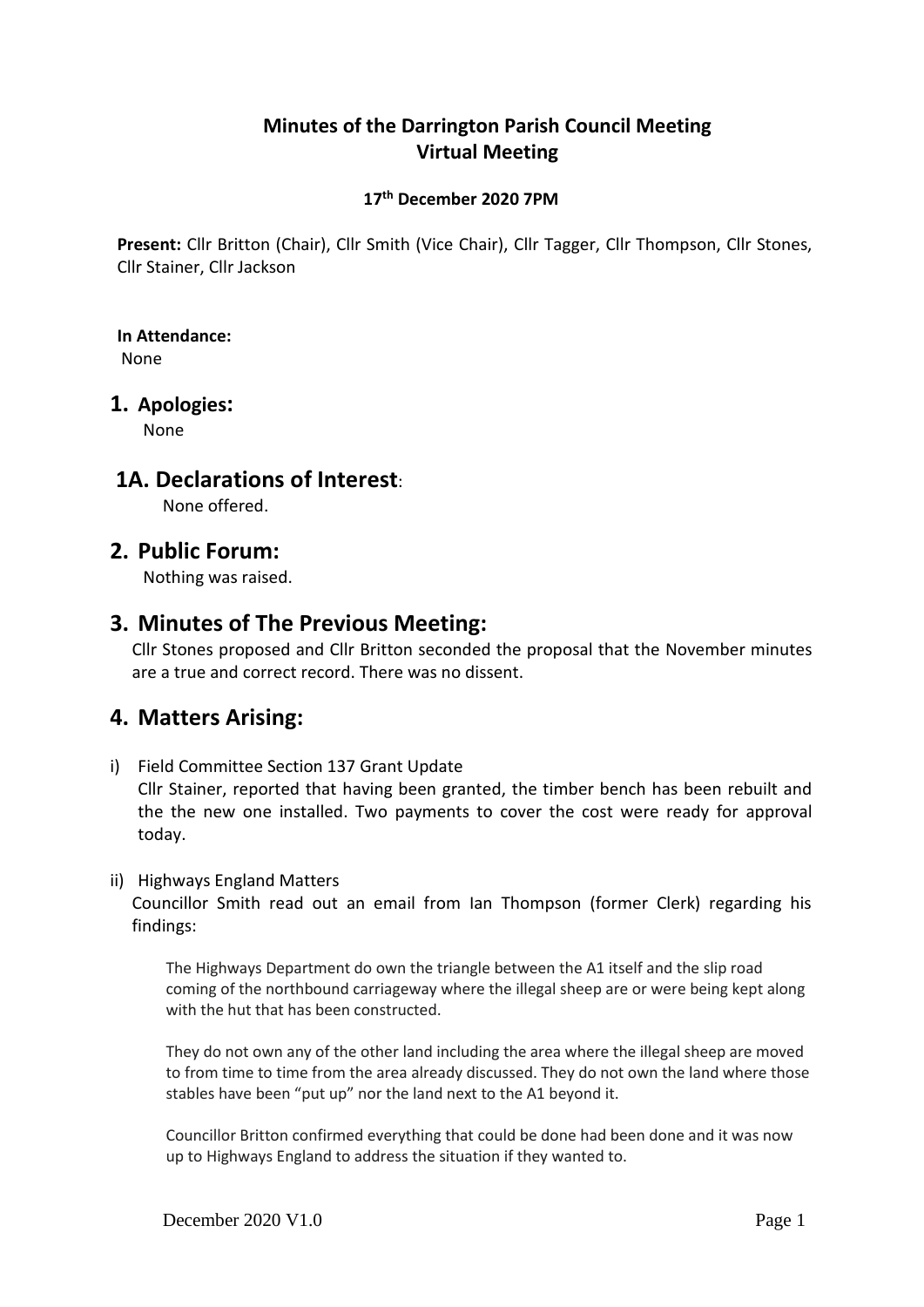#### iii) Dog Waste Stations

Councillor Stainer confirmed that the units were still in his garage awaiting better weather for installation. No installation instructions were included so Councillor Smith agreed to contact them to provide some.

Councillor Britton reassured Councillor Stainer that he knew where they needed to be installed and would be with him to direct him.

### **ACTION FS**

#### iv) "Christmas Tree Update

Councillor Britton updated all about the issues experienced during erection of the tree i.e. the smashing of the pipe in which the tree sits. This needed to be replaced (supplied by Pete Batty) and was, but then followed issues with the electric supply – there was a fault underground. The only option was to surface mount the cables. The 240v supply and transformer is in the box. The cables on the surface are low voltage. CXouncillor Britton has covered the cables with a paving flag to ensure they aren't a tripping hazard. There remained electrical issues with the fuse tripping at every attempt to turn them on. The result is that the timer has had to be removed and the lights will have to remain on constantly. In the summer we can look at digging up the trough and replacing the cable. All expense (around £101) has been passed onto Councillor Stainer, and Councillor Britton hoped the cost would be approved (had he waited until now to have the spend approved the lights wouldn't likely have been on for many weeks.

Councillor Tagger pointed out that at the last meeting Councillors had agreed to rescind the right of the Clerk and Chairman to spend up to £500 without authorisation, and that had that been left in place the purchases would have been fine, but now appeared to be in breech of what was agreed.

During discussion it was agreed that the assumption had been that costs relating to normal maintenance and repair which had already been budgeted for, did not fall under this area as they are costs already accounted for and agreed as part of the yearly budget. Councillor Smith agreed to ensure the clarification was minuted and that it was listed as an agenda item for next month to be discussed further.

### **ACTION FS**

#### v) Website update

Cllr Smith had sent links to the new website to councillors previous to the meeting and whilst it is unfinished, asked if all were happy for it to go live as is, in order to get something compliant out there, whilst she continued to work on it in the background. She had also emailed Councillors to ask for consideration of the cost of linking the site to the current Domain name (£3 a month + vat) which was unanimously agreed. No dissent regarding the site going live so Councillor Smith will action over the coming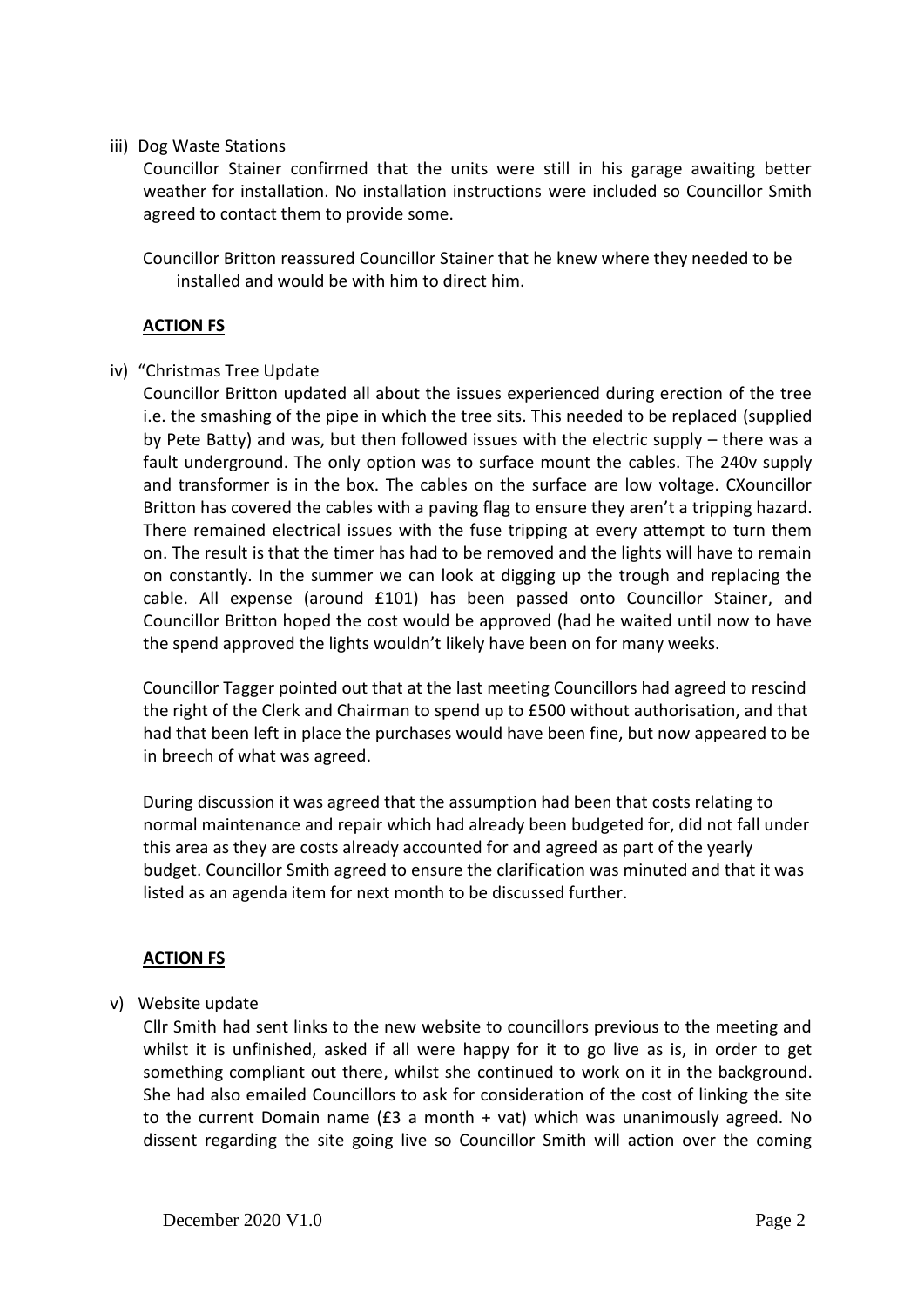week. Councillor Tagger asked about the ability to add to the site, and Councillor Smith reassured him that new pages could be created on demand no problem.

Councillor Smith asked for help with content for a history and update page about the AI issue – Councillor Tagger agreed to pull together a summary as best he could.

Councillor Tagger also going to send Councillor Smith all the Gardening Club minutes to add to the site.

### **ACTION FS/AT**

#### vi) Wentbridge Verge Cutting

There has been no further correspondence on this subject and so can be considered dealt with for now.

#### vii) Newsletter

Councillor Stones informed everyone the Newsletters would be ready imminently and was just awaiting replies regarding who could deliver them. Councillors Smith, Thompson, Tagger and Jackson agreed to post as usual. Councillor Stainer preferred not to so his allocation would be split between others.

#### viii)Wentworth Park Rise tree ownership

Cllr Smith read out an update from Ian Thompson (previous Clerk) explaining that the deeds hadn't yet been requested (as an incorrect form had been completed).

Councillor Smith agreed to make a call/application to ascertain the owner of the tree. Councillor Britton shared his concern that the tree may be cut down if the new owner didn't want to maintain it, and so said if necessary, he would be happy to adopt it on behalf of the PC who could maintain it.

#### **ACTION FS**

- ix) Standing Orders & Financial Regulations Deferred to January meeting
- x) Clerk Duties

Councillor Britton explained that as Councillor Smith had agreed at the last meeting, tasks would need to be distributed between councillors in order to cover work normally carried out by the Clerk. Councillor Stones had raised the fact that the Reading Rooms were used on the  $3<sup>rd</sup>$  Thursday of each month by the Thursday Group, so when we are finally able to meet in person again we would need to look at changing to the  $1<sup>st</sup>$  or  $4<sup>th</sup>$ Thursday if Councillor Smith is to be able to do the minutes. All agreed that would be addressed when the time came and that for now we would stick with the  $3<sup>rd</sup>$  Thursday.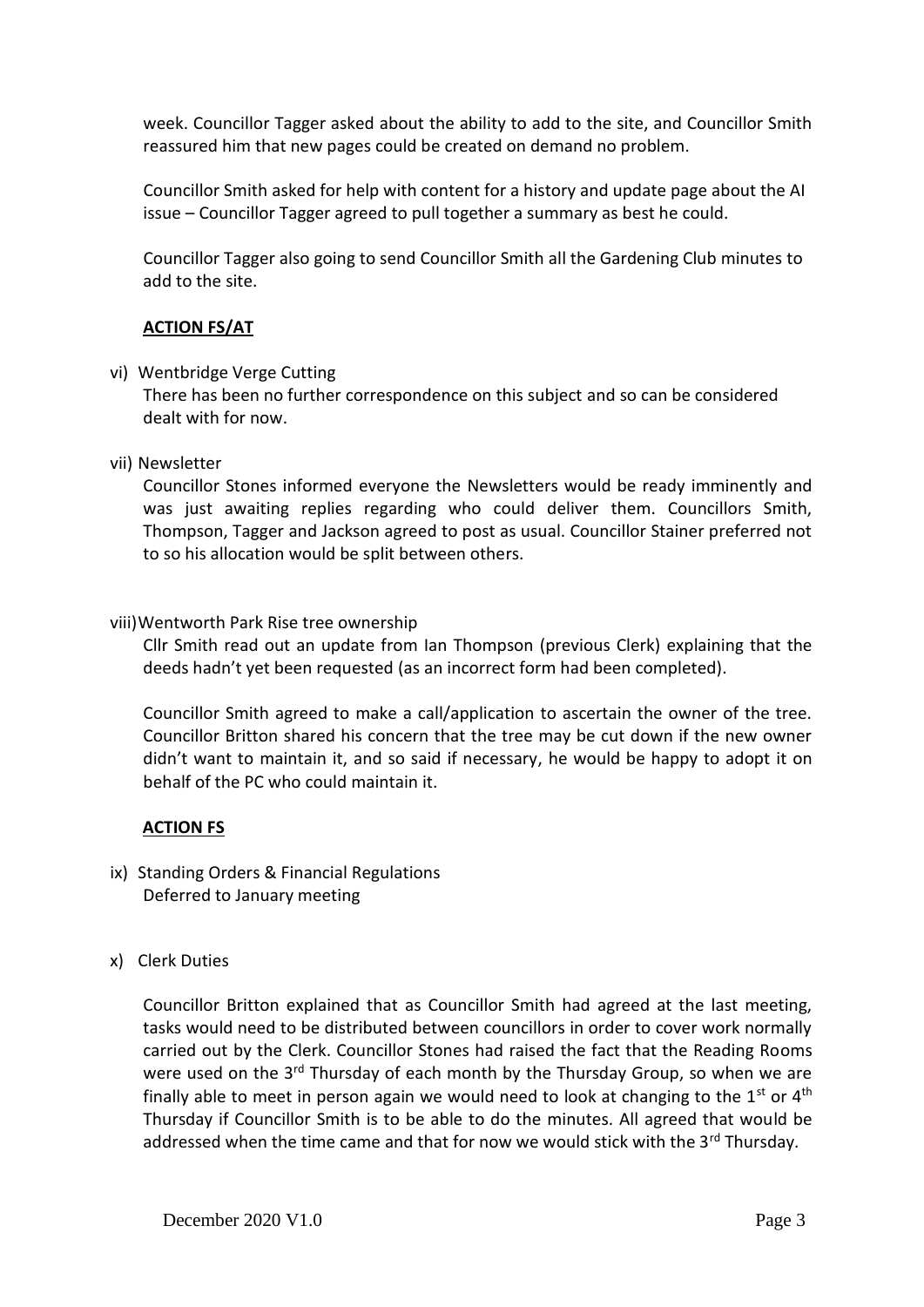Councillor Smith reiterates her willingness to do agendas, minutes etc, but we needed one person to attend the basic Clerk Course and man the Clerk inbox dealing with correspondence. Councillor Britton asks for Volunteers, Councillor Stones agrees to consider and let the Council know before the next meeting.

### **ACTION VS**

xi) First Impressions Invoice

Councillor Stainer confirms this had been received and paid last month

xii) Tythe Barn Clearance

Councillor Thompson explained that having looked at the site and what needed doing, the Gardener has explained the need for a skip for clearing rubbish away. There is indeed much rubbish there from previous clearances. She had spoken to Carole at the church who confirmed they were happy for us to have a skip there as long as it didn't remain there for long. Councillor Britton, being aware of all of this has already given the go ahead for the skip to be arranged so work could be completed. Concerns about navigating the skip into the area without damaging the historic walls were discussed but it was agreed that it could be done safely, but that as already mentioned it would need to be collected asap afterwards. It was agreed that should we only be able to fit a small skip in the area safely, a second one could be arranged – Councillor Stainer confirmed that the cost would be covered by the Garden and maintenance budget already agreed, of which there was still plenty to cover the likely costs, so all agreed to proceed.

xiii)Wentworth Park Rise Tree Height Enforcement

Councillor Tagger confirmed he'd emailed Dave Jones at WMDC including photos. He had also discovered that the owner of the tree is a relative of the electrician who'd done some work for him previously. He suggested talking to them directly via this person to see if the matter could be resolved without the need for WMDC intervention and agreed to make contact. Councillor Jackson made the point that the restrictions apply to all trees up that rd and that many are in breech therefore action could be applicable to many home-owners. Councillor Britton explains that orders applied to new houses built regarding height of trees generally had expiry dates which may now have been reached. Councillor Tagger points out that the main issue is with one property because of the fact it affects the view of the church. As the home owner is in poor health it was agreed that the best way forward was to offer to do the trimming for him – all agreed and AT to progress.

## **ACTION AT**

## **5. Correspondence**

Cllr Smith read out an email from a Martin Glover asking whether, now there had been a landmark ruling in London that a child's death was caused by road pollution, we had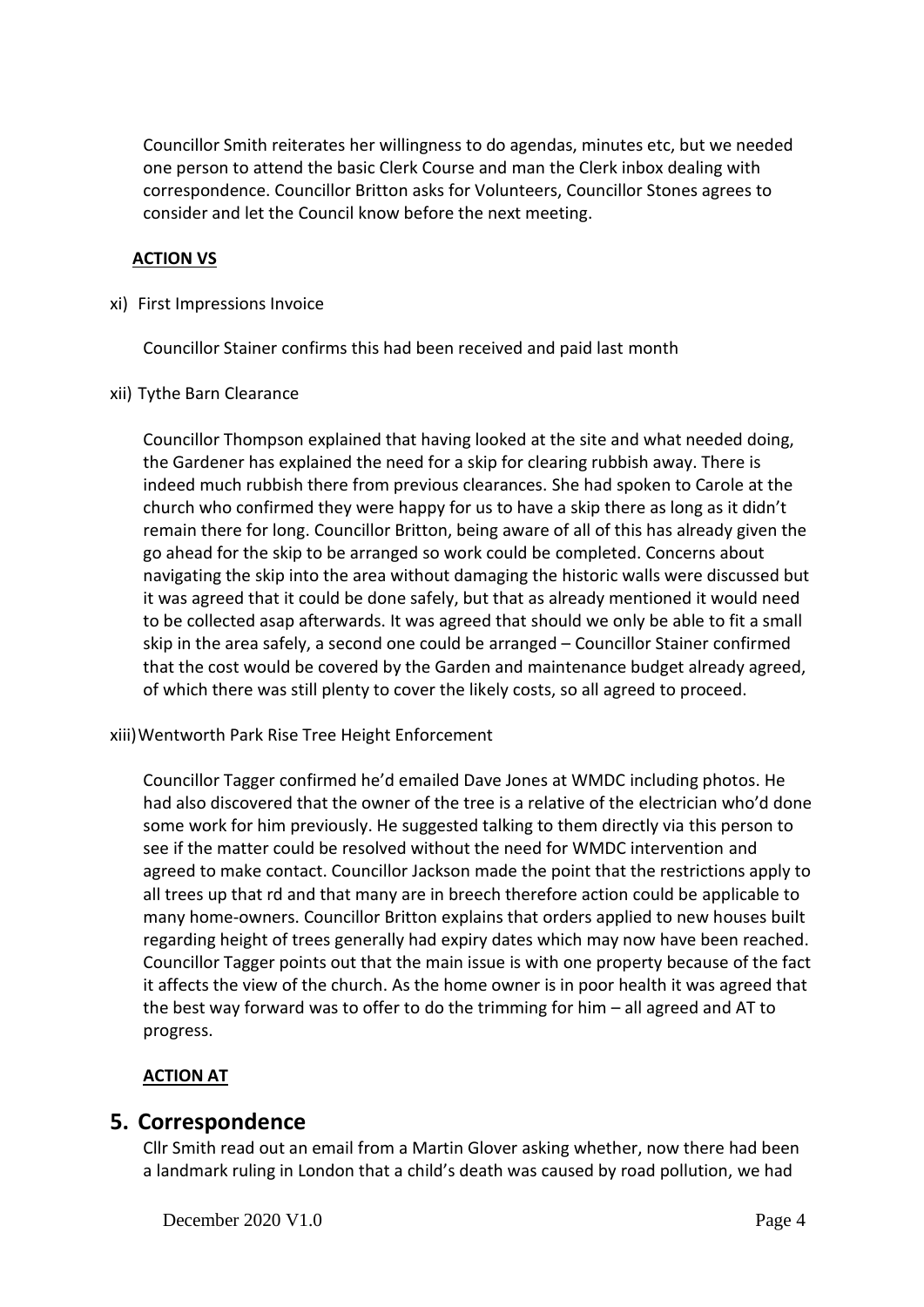ever looked at pollution from the A1. She explained that she had replied to Mr. Glover explaining that the topic had been an agenda item for many a year and that she was in the process of adding a new page to the website covering this history, and that she would let him know when the information had been set live.

We are one of the most polluted areas along the A1 corridor and within the country. Wakefield Met have a Duty of Care to Darrington in this area and Cllr Tagger is happy to contact them to see what they are willing to do now in light of this new development.

Cllr Britton explains that whilst it's been publicised that funding has been allocated to A1 Improvements, that money will go to Highways England rather than WMDC. Our concern is to be included in any discussions about this and Cllr Tagger will progress communications to ensure this is so.

### **ACTION AT**

## **6. Finance**

The opening balance brought forward from the end of October 2020 was £40,290.80

There were no items of income in November:-

There were three items of expenditure in November:

| Date     | Item    | Payment    | Payee       | Reason                   | Amount  | VAT    |
|----------|---------|------------|-------------|--------------------------|---------|--------|
|          |         | Method     |             |                          |         |        |
| 12/11/20 | 19-2021 | Cheque 826 | <b>JRB</b>  | Three Dog Waste          | 993.60  | 165.60 |
|          |         |            | Enterprises | <b>Stations</b>          |         |        |
| 12/11/20 | 20-2021 | Cheque 827 | First       | Winter flower beds &     | 1460.40 | 243.40 |
|          |         |            | Impression  | planters                 |         |        |
|          |         |            | s           |                          |         |        |
| 12/11/20 | 21-2021 | Cheque 828 | D Dyas      | Gardening &              | 80.00   | 0      |
|          |         |            |             | maintenance              |         |        |
|          |         |            |             | <b>Total Expenditure</b> | £2534.0 | 409.00 |
|          |         |            |             |                          |         |        |

This left a balance of £37,756.80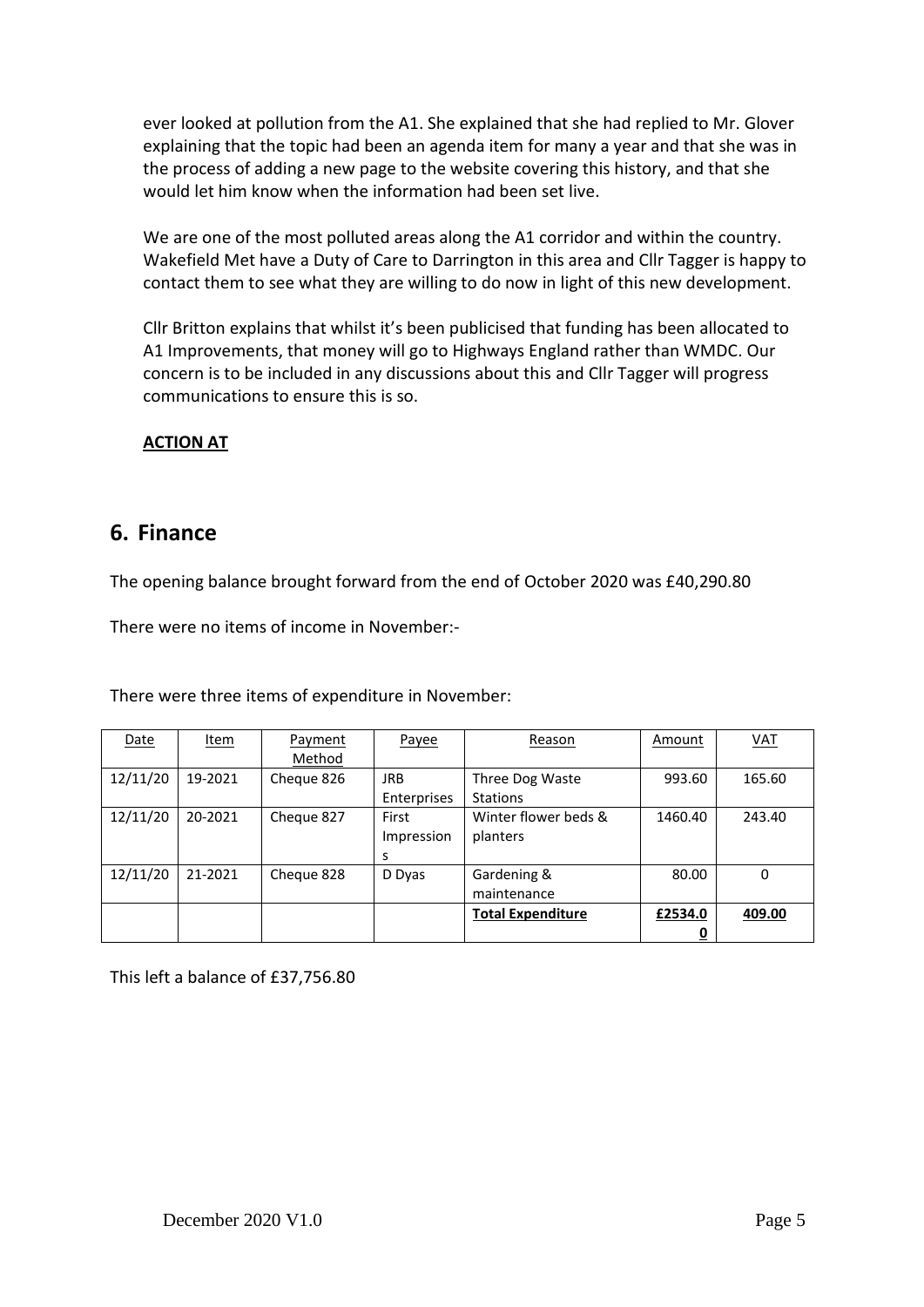There were five items for payment requiring approval.

| Date     | <u>Item</u> | Payment<br>Method | Payee       | Reason                                              | Amount  | <b>VAT</b> |
|----------|-------------|-------------------|-------------|-----------------------------------------------------|---------|------------|
| 17.12.20 | 22-2021     | Cheque<br>829     | Simon Smith | $S137$ Grant – repair of<br>village field bench     | 83.00   | 0          |
| 17.12.20 | 23-2021     | Cheque<br>830     | A Tagger    | Printer Ink                                         | 43.99   | 7.33       |
| 17.12.20 | 24-2021     | Cheque<br>831     | John Hoyle  | S137 Grant - New bench<br>for village field         | 601.97  | 0          |
| 17.12.20 | 25-2021     | Cheque<br>832     | D Dyas      | &<br>Gardening<br>Maintenance                       | 48.00   | 0          |
| 17.12.20 | 26-2021     | Cheque<br>833     | M Britton   | for<br><b>Tree</b><br><b>Xmas</b><br>Egpt<br>Lights | 101.90  | 16.99      |
|          |             |                   |             | <b>Total For Approval</b>                           | £878.86 | £24.32     |

Cllr. Stones proposed payment. Cllr. Jackson seconded and the proposal was passed unanimously.

The RFO went on to review his updated budget report.

The forecast balance for year end is in excess of £34,363.23

The RFO presented his proposed budget for 21/22.

The normal approach has been to accept precept increases in line with inflation, however given the current economic climate and the balance in the bank it wouldn't be appropriate to receive any increase.

Cllr Britton proposed that we accept a zero increase, Cllr Smith seconded and the proposal was passed unanimously.

# **7. Planning Matters**

- i) Trinity Farm, Great North Rd, None material amendment, minor alteration to elevation application approved
- ii) The Manassa at Carleton, 2 detached outbuildings discussed at last meeting application approved
- iii) 17 Beech Crescent, Tree works application refused

Cllr Tagger hadcirculated to Councillors before the meeting the decision he received from the Ombudsman regarding the Stage 2 Complaint about WMDCs activity on the continued, unapproved Bankswood Developments.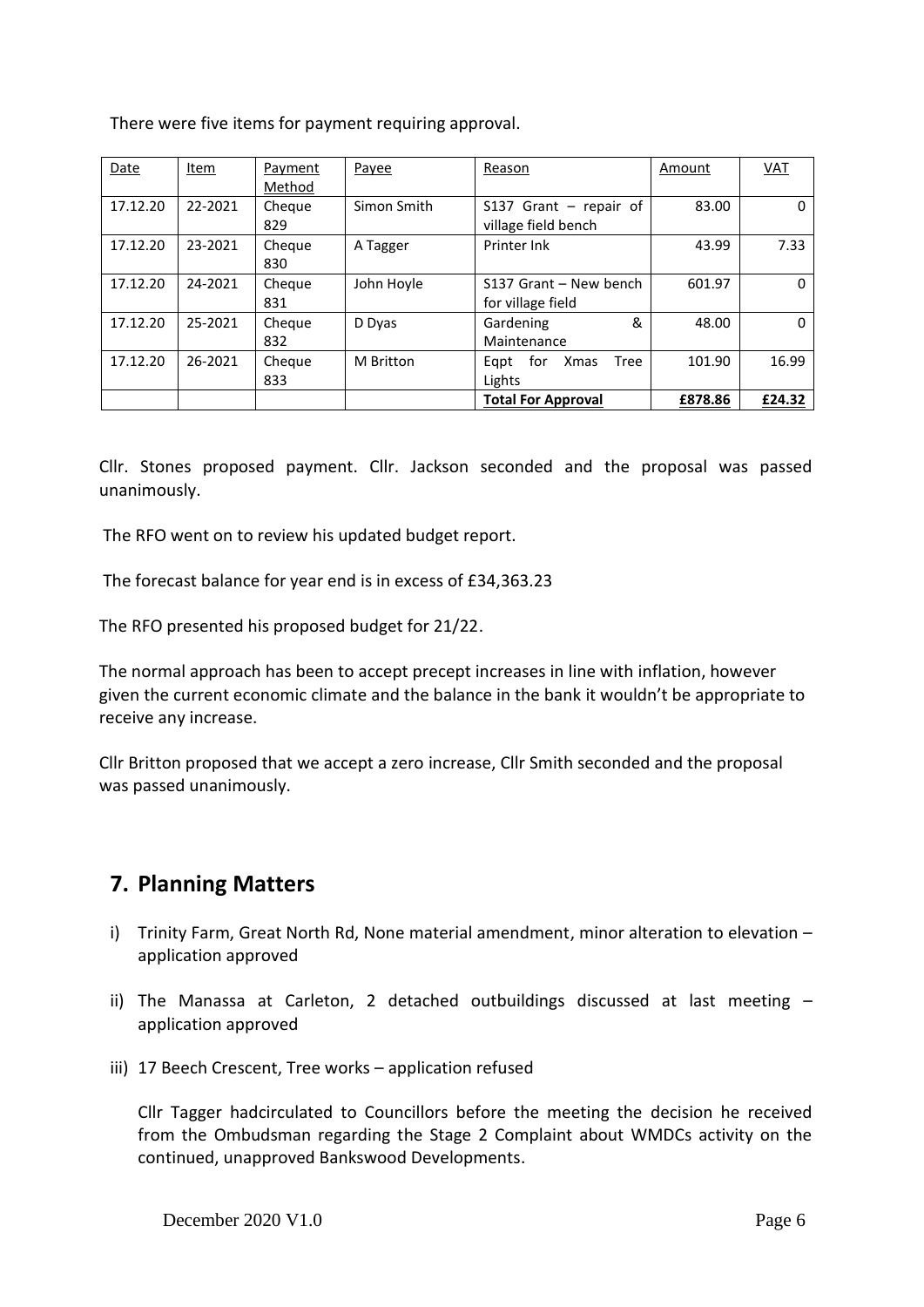There was concern that response was from an Anonymous Investigator (not even a title provided), but essentially as the complaint was upheld it was seen as a positive result.

What was missing however, was any detail regarding what the consequences would now be for Bankswood i.e. what action would now be taken and within what timeframe, so Cllr Tagger will write back to clarify what the next steps will be that will actually finally enforce the restrictions that exist.

### **ACTION AT**

# **8. REPORTS**

i) School – There had been a Carol Singing and gift giving event on Denby Crest which was very well received by residents. Cllr Tagger expressed his pride in the fact at how well the school had managed the Covid crisis, and that they'd had no serious impact, with some staff only having to isolate recently. Governors were delighted with the School's approach.

- ii) Gardening Club Cllr Tagger has produced and distributed the latest edition of the monthly newsletter. He explained that it seemed that the Kyte Hotel was due to reopen as Gallimore's at the Kyte, and that he had emailed to express his delight and ask if the Gardening Club Meetings would be able to recommence.
- iii) Police no report
- iv) Village Field no report
- v) Newsletter already covered

## **9. Carried Over Items**

Given the current situation with the coronavirus pandemic restricting actions and projects that might otherwise be progressing these items are included in the minutes simply so as "not to forget them" when things return to normal.

The remaining items are:-

- i) Parish Meeting and Annual General meeting
- ii) Litter pick
- iii) Speed strips installation and data analysis
- iv) Report from Wakefield Highways covering crossing in Estcourt Road, Marlpit Lane narrowing, 7.5 tonne signs in Valley Road, Unofficial lay-by on slip road and litter on the slip road.
- v) Enforcement of regulations within deeds of property by Wakefield MDC planning.
- vi) Broken glass in telephone box housing defibrillator

# **10. Minor Items**